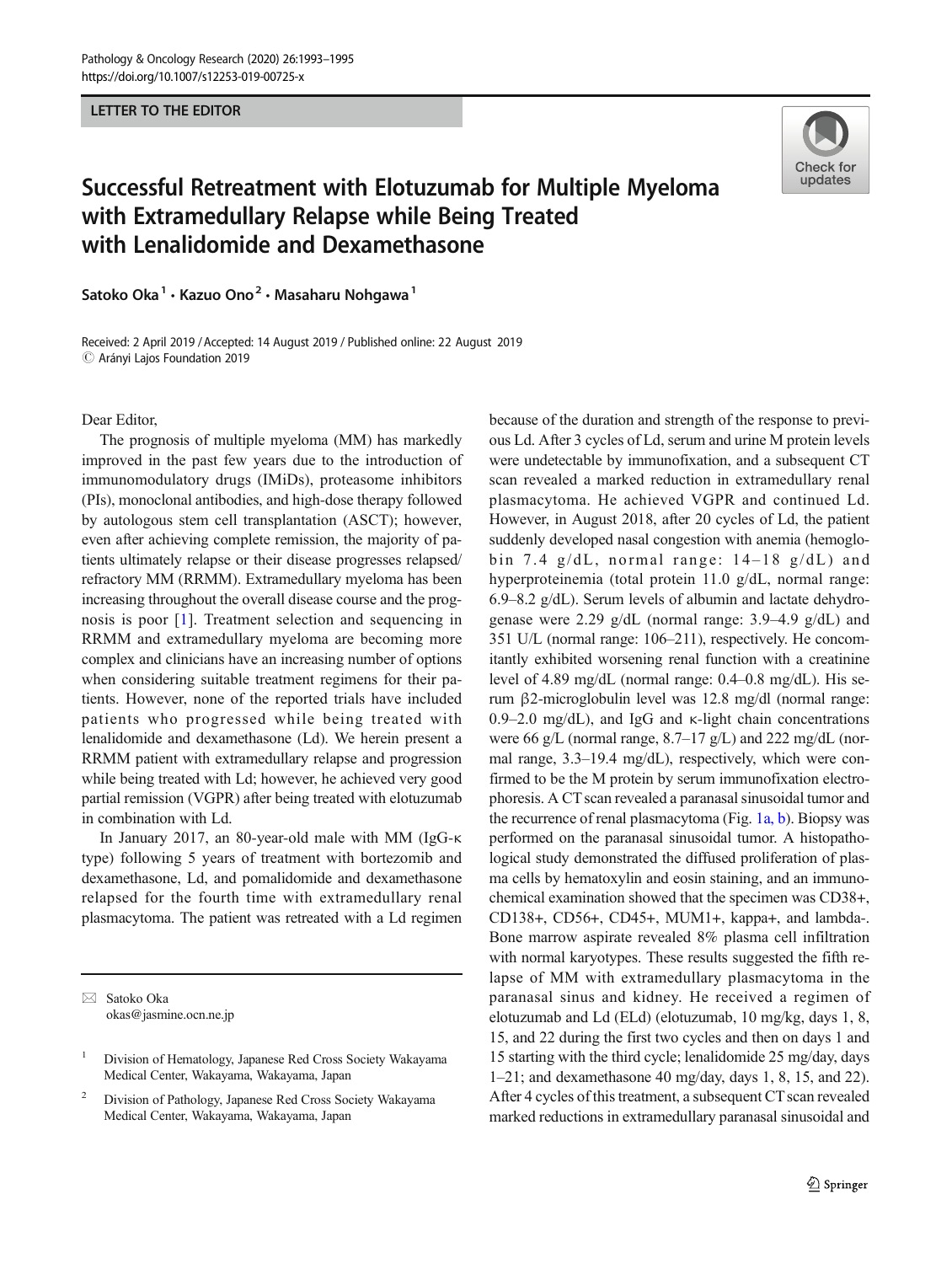<span id="page-1-0"></span>Fig. 1 A CT scan showed a paranasal sinusoidal tumor and the recurrence of renal plasmacytoma (a, b). After 4 cycles of a treatment with elotuzumab, lenalidomide, and dexamethasone, a subsequent CT scan revealed marked reductions in extramedullary paranasal sinusoidal and renal plasmacytomas (c, d)



renal plasmacytomas (Fig. 1c, d) with the amelioration of nasal congestion and improved renal function (creatinine level 1.39 mg/dL). Serum IgG and κ-light chain concentrations had also decreased (19.4 g/L and 25.2 mg/dL, respectively). He achieved and maintained VGPR following the ELd regimen for 8 cycles.

Extramedullary myeloma is a highly aggressive disease entity that responds poorly to all treatment modalities, and the optimal sequence of treatment currently remains unknown. The efficacy of monoclonal antibodies, such as daratumumab and elotuzumab, for extramedullary myeloma has not yet been demonstrated. It is important to investigate the pathological or molecular characterization of myeloma cells and consider high-risk features at the time of relapse and its duration, the strength of responses to previous treatments, and previous tolerability in order to guide therapy.

CD45, the first receptor-like protein tyrosine phosphatase expressed on all nucleated hematopoietic cells, is strongly expressed in normal immature proliferative plasma cells, but is weakly expressed in mature resting plasma cells in bone marrow . CD45- MM cells have been more strongly linked to disease progression and poor treatment responses than CD45+ MM cells. Furthermore, CD45- cells were found to exhibit slightly stronger PI3'K activity than CD45+ MM cells [\[2](#page-2-0)]. According to Guo et al., signaling lymphocytic activation molecule F7 (SLAMF7)-mediated inhibition involved SH2 domain-containing inositol phosphatase 1 (SHIP-1), a negative regulator of PI3'K, which suggests that stronger PI3'K activity in CD45- MM cells was due to the weaker SLAMF7 dependent activation of SHIP-1 [[3](#page-2-0)]. Elotuzumab is a humanized immunoglobulin G1 immunostimulatory monoclonal antibody against SLAMF7, a glycoprotein expressed in myeloma cells and natural killer cells, but not on normal non-lymphoid tissues . However, the effects of elotuzumab on extramedullary myeloma currently remain unknown. In the present case, CD45+ extramedullary myeloma cells were associated with SLAMF7 and SHIP-1 expression, and thatmight be corrected with successful treatment with elotuzumab.

Treatment selection and sequencing in RRMM are becoming more complex and clinicians have an increasing number of options when considering suitable treatment regimens for their patients. Elotuzumab, in combination with Ld, is one of several regimens recommended by the National Comprehensive Cancer Network for the treatment of patients with RRMM [[4\]](#page-2-0). In addition to ELd, there are currently several combination therapies, such as daratumumab, carfilzomib, and ixazomib, with Ld [[5\]](#page-2-0). However, none of the reported trials included patients who progressed while being treated with Ld. The present case showed relapse and progression while being treated with Ld, and elotuzumab in combination with Ld demonstrated a durable clinical benefit, safety, and tolerability for elderly RRMM patients. Clinical judgment is needed to decide whether a patient may still be sensitive to a treatment strategy consisting of an Ldcontaining regimen.

This is the first case report to show that a very advanced extramedullary myeloma patient responded to elotuzumab even after being previously treated with and becoming refractory to Ld. Extramedullary myeloma is increasingly becoming a clinically significant manifestation of MM that appears to have a